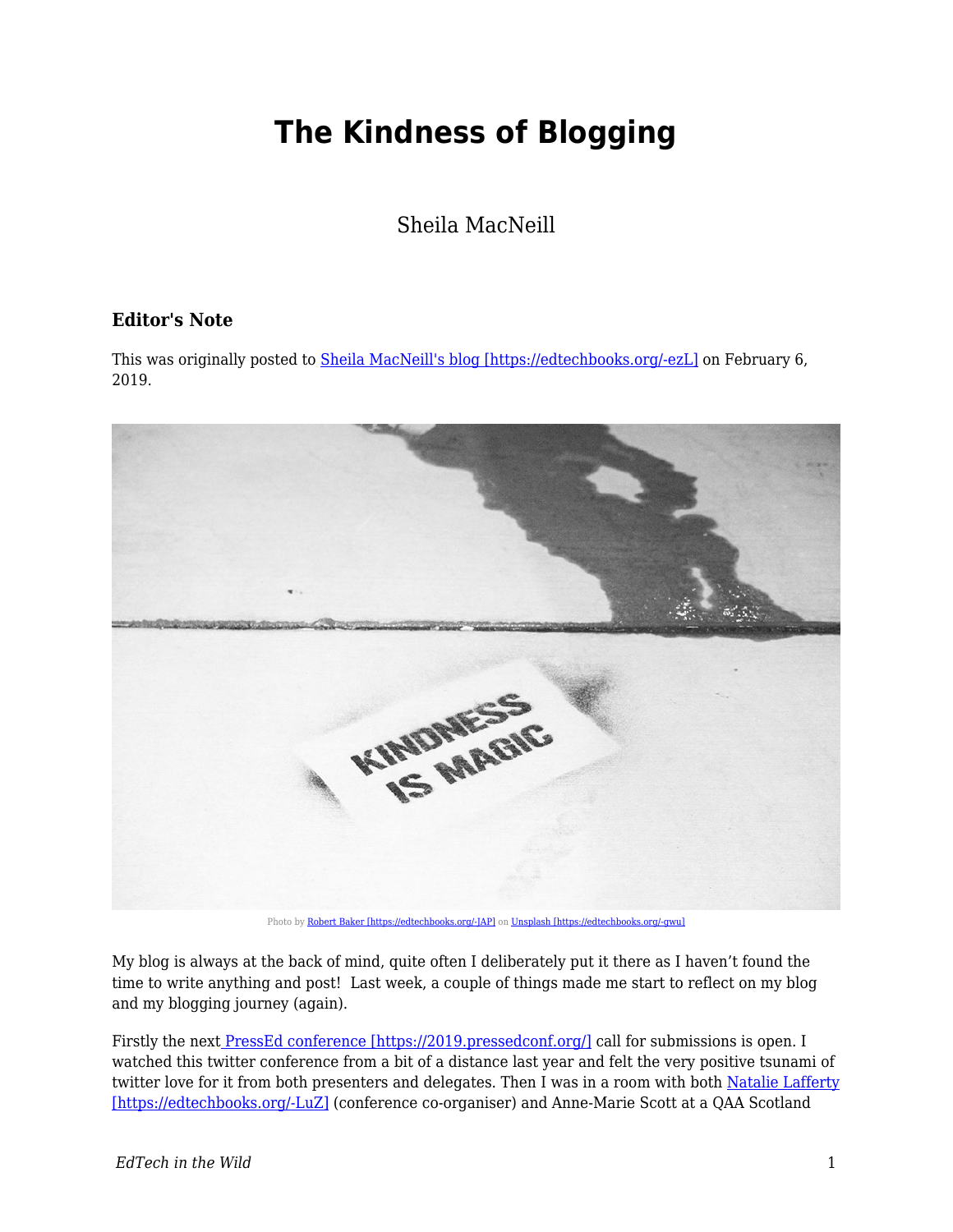Enhancement theme meeting (note to self – should write a blog post about that). They very skilfully shepherded a conversation to a point where I almost talked myself into submitting something.

Later in the week Lorna Campbell wrote, probably [the best post \[https://edtechbooks.org/-wqY\]](http://lornamcampbell.org/blogging/have-no-fear-learning-to-love-your-blog/) about academic blogging I've read, based on her own experience and the work she is leading at Edinburgh just now. If you've ever thought about blogging but still are a bit unsure -just read the post and go for it.

In the post, Lorna mentions a few of her favourite academic bloggers and I was thrilled to be included in there, to feel valued by my peers and community. That made me think again on notions of [academic kindness \[https://edtechbooks.org/-ttm\]](https://howsheilaseesit.net/general/some-reflections-fromsocmedhe18/)which I reflected on after the recent SocMedHE conference. For me one of the most rewarding parts of blogging is when people either link to a post of mine, or when colleagues like [Kate Bowles \[http://musicfordeckchairs.com/\]p](http://musicfordeckchairs.com/)oint their students to my blog, or when people take the time to leave a comment. When colleagues such as [Frances Bell](https://francesbell.com/all-the-blog/) [\[https://edtechbooks.org/-gbJ\]](https://francesbell.com/all-the-blog/) leave a comment on a post, they always enrich the original post and push forward my thinking.

All these acts of engagement with my, often quite rambling posts, is such as motivator to keep writing. It helps validate my thought processes and my own sense of worth and value.

I think that that level of open, reciprocal acknowledgement is a key part of academic practice in our digital, or even post digital age. We all need to support and encourage as diverse a range of voices as possible to be heard.

In this respect, Maha Bali's blog has been a revelation to me, reminding me of inequalities[, dominant](https://blog.mahabali.me/whyopen/how-little-people-can-be-invisible-in-the-open-cccert/) [voices \[https://edtechbooks.org/-cPn\]](https://blog.mahabali.me/whyopen/how-little-people-can-be-invisible-in-the-open-cccert/) and the need to think beyond my global north norms. Connecting with her through her blog has expanded my horizons hugely and allowed me to connect with a wider community and hear more diverse narratives around many, many aspects of educational development and practice.

I'll never forget the first time I met Maha in person at the OER17 conference. She mentioned my response to a pre conference blog post she had written. We had a hug in the middle of her keynote. I know not everyone is a "huggy" type of person, but to me that personified academic kindness. We connected (and continue to do so) through our shared (and different) perspectives on a range of topics from digital capabilities to [what to wear \[https://edtechbooks.org/-cxyX\]](https://howsheilaseesit.net/uncategorized/not-so-much-the-a-case-of-the-wrong-trousers-more-like-a-wardrobe-malfunction-my-story-for-oer17/)at a conference keynote to open education.

There is also so much hope to be found in Maha's writing too. That kindness of critically sharing different perspectives is what I aspire to, and what I see in so many blogs from my network.

Blogging for me has never been about SHOUTING or stats- though data about your blog can be "interesting". It's about sharing experiences, about enacting open practice through sharing work, thoughts, hopes and fears.

Although I have been blogging for quite a while now, I do still struggle to keep in the blogging habit. Time is always the enemy, and over the last year I have been spending a bit of my writing time on somethings else. Also, having spent many years finding my voice, recently the world has seemed such a crazy place that it has [almost silenced me \[https://edtechbooks.org/-KgF\].](https://howsheilaseesit.net/politics/5-years-on-and-struggling-with-my-silence/)

However there is something about the freedom of writing in a blog that just keeps me going. I love